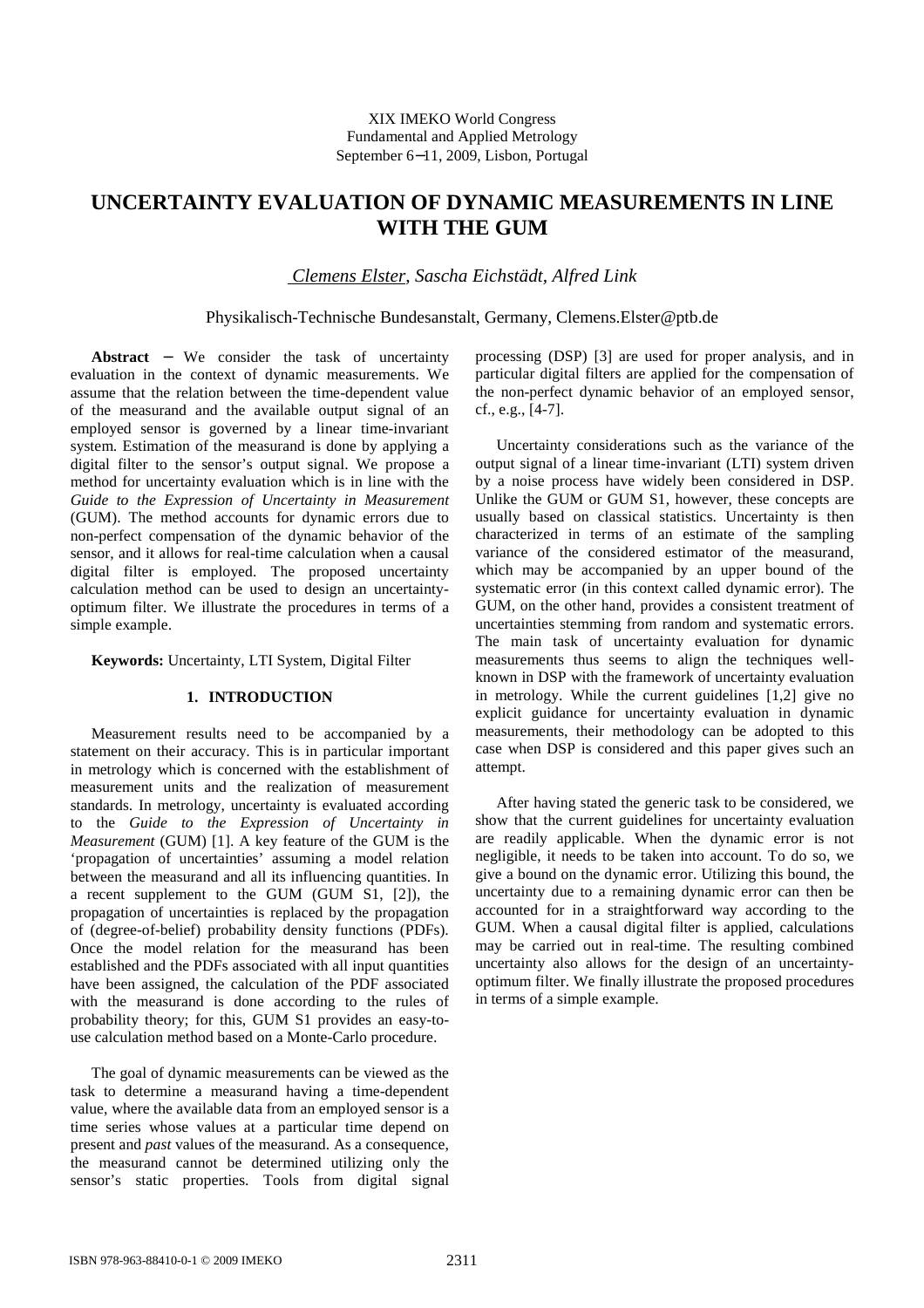#### **2. PROBLEM SPECIFICATION AND ASSUMPTIONS**



**Fig. 1.** Illustration of the considered task of analysis.

The time-dependent value  $x_c(t)$  of a measurand acts as the input to a sensor and it is to be determined from the sensor's output signal  $y[n] = y_c(n \cdot T_s)$ , for which an estimate is available after analogue-to-digital conversion (ADC), cf. Fig. 1;  $f_s = 1/T_s$  denotes the sampling frequency. The available data  $\hat{y}[n]$  is assumed to be related to  $y[n]$ according to  $\hat{y}[n] = y[n] + e[n]$ , where the ADC errors  $e[n]$ are modeled by a stationary, zero mean random process with known autocovariance function  $R(n-m) = E(e[n]e[m])$ . The relation between  $y_c(t)$  and  $x_c(t)$  shall be described by an LTI system according to

$$
y_c(t) = (h_{\theta} * x_c)(t) , \qquad (1)
$$

where  $h_{\theta}(t)$  denotes its impulse response.  $h_{\theta}(t)$  is parameterized by the parameter vector  $\theta = (a_0, a_1, \dots, b_0, b_1, \dots)^T$  which determines its system function according to

$$
H_{\theta}(s) = \sum b_i s^i / \sum a_j s^j . \qquad (2)
$$

We assume that an estimate  $\hat{\theta}$  including its variancecovariance matrix  $U_{\hat{\theta}}$  is available. This requires that system identification [8] using an adequate dynamic model has already been carried out, and that uncertainties in line with the GUM have been assigned to the obtained parameter estimates, cf. [9].

We consider the application of a digital filter  $g_{\mu(\theta)}[n]$ with system function

$$
G_{\mu}(z) = \sum d_i z^{-i} / \sum c_j z^{-j}
$$
 (3)

to the sensor output signal  $y[n]$ , where  $\mu(\theta)$  indicates a mapping from the parameters  $\theta$  of  $h_{\theta}(t)$  to the parameters  $\mu = (c_0, c_1, \dots, d_0, d_1, \dots)$  of the digital filter (3). The mapping  $\mu(\theta)$  is characterized by the way the digital filter is constructed. For instance,  $g_{\mu(\theta)}[n]$  could result from an adjustment of its frequency response to the reciprocal frequency response of  $h_{\theta}(t)$  within some chosen frequency range, followed by a low-pass filter. Note that the digital filter (3) may contain a different number of parameters than the continuous-time system function (2). The possibly timeshifted discrete-time estimates  $\hat{x}[n]$  of  $x[n] = x_c(n \cdot T_s)$  are then obtained by the application of the digital filter  $g_{\mu(\theta)}[n]$ to the sensor output data

$$
\hat{x}[n - n_0] = \left(g_{\mu(\hat{\theta})} * \hat{y}\right)[n],\tag{4}
$$

where  $n_0$  denotes the known time shift. The task to be considered is that of determining the uncertainties  $u(\hat{x}[n - n_0])$  associated with these estimates in line with GUM or GUM S1, respectively. When the digital filter does not perfectly compensate the dynamic behavior of the sensor, remaining dynamic errors need to be taken into account. To this end, some knowledge about the measurand is required, and we assume knowledge about an upper bound  $X(\omega)$  on the modulus of the continuous-time Fourier transform

$$
\left|X_c(\omega)\right| \le \overline{X}(\omega) \tag{5}
$$

of the measurand. Note that when a static analysis is applied, the 'filter'  $g_{\mu(\theta)}[n]$  would simply scale the output signal according to the static properties of the sensor.

### **3. UNCERTAINTY EVALUATION**

The model in terms of the GUM relating the measurand  $x[n] = x_c(n \cdot T_s)$  to its input quantities is given by

$$
x[n - n_0] = (g_{\mu(\theta)} * y)[n] + \Delta[n],
$$
 (6)

where  $\Delta[n]$  denotes the dynamic error, and  $n_0$  a possible (and known) time shift implied by the construction of the compensation filter  $g_{\mu(\theta)}[n]$ , cf. [6]. The parameters  $\theta$ , the sensor output signal  $y[n] = y_c(n \cdot T_s)$  as well as the dynamic error  $\Delta[n]$  are considered as the input quantities.

According to GUM, estimates  $\hat{x}[n - n_0]$  of  $x[n - n_0]$  are obtained by inserting the estimates for  $\theta$  (and hence for  $\mu(\theta)$ ), for *y*[*n*] and for  $\Delta[n]$  into (6). The estimates for  $\theta$ and  $y[n]$  are given by  $\hat{\theta}$  and the data  $\hat{y}[n]$ . For the former,  $U_{\hat{\theta}}$  contains the required uncertainties, while for the latter the uncertainties  $u(\hat{y}[n], \hat{y}[m]) = R(n-m)$  are assigned in accordance with the autocovariance function  $R(n-m) = E(e[n]e[m])$  of the noise process modeling ADC errors, cf. [6]. Regarding the (unknown) dynamic error, the approximate bound

$$
\left|\Delta[n]\right| \lesssim \frac{1}{2\pi} \int_{-\pi_s}^{\pi_s} \left|e^{j\omega n_0/f_s} G_{\mu(\hat{\theta})}(e^{j\omega/f_s}) H_{\hat{\theta}}(j\omega) - 1\right| \cdot \overline{X}(\omega) d\omega \quad (7)
$$
  
=  $\gamma$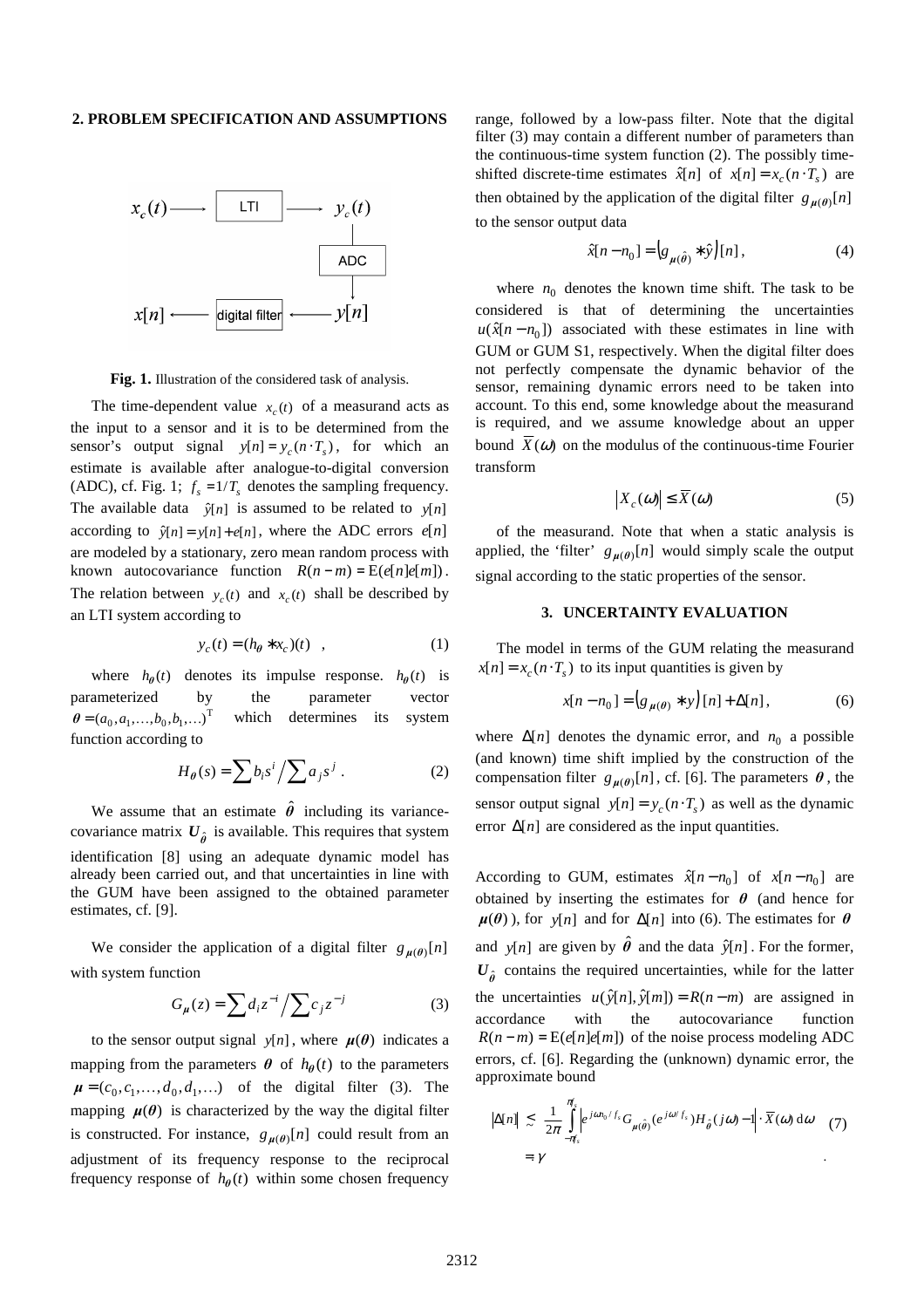is employed which can be derived by application of Fourier techniques. This bound, obtained for the discretetime processing applied here, is similar to a bound given in [10] for continuous-time processing. We assign a uniform PDF for  $\Delta[n]$  on  $[-\gamma, \gamma]$ . As a consequence, the estimate  $\hat{\Delta}[n] = 0$  of the dynamic error is obtained together with  $u(\hat{\Delta}[n]) = \gamma/\sqrt{3}$  uniformly for all *n*.

The uncertainties associated with the  $\hat{x}[n - n_0]$  are then according to (6) obtained as

$$
u^{2}(\hat{x}[n-n_{0}]) = u^{2}\left\{g_{\mu(\hat{\theta})} * \hat{y}\right\}[n]\right\} + u^{2}(\hat{\Delta}[n])
$$
  
= 
$$
u^{2}\left\{g_{\mu(\hat{\theta})} * \hat{y}\right\}[n]\right\} + \gamma^{2}/3
$$
 (8)

where  $\gamma$  is given by (7).

The first term on the right-hand side of (8) accounts for the uncertainty of the output signal and the estimates of the system parameters. It can be evaluated by the application of the Monte Carlo procedure described in GUM S1, after assigning (multivariate) Gaussian PDFs to the input quantities  $\theta$  and  $y[n]$ . Note that when applying GUM S1, an estimate slightly different from that in (4) may be obtained. Application of GUM S1 is possible only off-line. Nevertheless, from the perspective of a user it is a convenient way.

When the digital filter  $g_{\mu(\theta)}$  is of FIR-type, results identical to a GUM S1 application can be obtained by a realtime calculation scheme [6]. For an IIR-type filter, a realtime calculation scheme has been made possible utilizing a state-space representation [11]. However, the latter calculation scheme is based on a first-order Taylor series expansion which may not yield appropriate results in all cases since an IIR filter depends nonlinearly on its parameters.

The second term on the right-hand side of (8) accounts for the dynamic errors, i.e.  $\gamma^2/3$  is the (squared) uncertainty component which represents our lack of knowledge about the actual value of the dynamic error. Note that the dynamic error is a systematic error; when repeating the measurement and the analysis for the same measurand, the same (unknown) dynamic error will emerge.

It is worth briefly discussing the bound (7). For large frequencies, the term  $\left| e^{j\omega t_0 / f_s} G_{\mu(\hat{\theta})} (e^{j\omega / f_s}) H_{\hat{\theta}}(j\omega) - 1 \right|$  is expected to approach 1, and the integral is kept small by the decay of the upper bound  $X(\omega)$  of the spectrum of the measurand. In order to keep the integral small for small frequencies on the other hand, the term  $(e^{j\omega/f_s})H_{\hat{\theta}}(j\omega) - 1$  $e^{j\omega n_0/f_s}G_{\mu(\hat{\theta})}(e^{j\omega/f_s})H_{\hat{\theta}}(j\omega) _{\mu(\hat{\theta})}(e^{j\omega/f_s})H_{\hat{\theta}}(j\omega)$  -1 itself needs to be small which requires that for these frequencies the digital filter compensates the dynamic behavior of the sensor. Note that when a static analysis is applied and  $\overline{X}(\omega)$  has considerable

content for non-zero frequencies, a large bound and hence a large uncertainty will result. Note further that the uncertainty associated with the dynamic error can be controlled by the design of the digital filter, and this can be used to design an uncertainty-optimal filter.

## **4. EXAMPLE**

We illustrate the uncertainty evaluation for the secondorder model

$$
H(j\omega) = \frac{s_0}{1 + (j\omega/\omega_0)^2 + 2j\delta\omega/\omega_0},
$$
\n(9)

for which we assume the parameter estimates  $\hat{f}_0 = 50 \pm 0.5$  kHz,  $\hat{\delta} = (2 \pm 0.2) \cdot 0.01$  and  $\hat{s}_0 = 1 \pm 0.001$ . The sampling frequency was chosen as 10 times the resonance frequency  $f_0 = \omega_0 / 2\pi$  and the measurand as a Gaussian-like signal  $x_c(t)$ . Fig. 2 shows the magnitude response  $|H(j\omega)|$ of this model together with the (normalized) spectrum of the measurand. In addition, the magnitude response  $|G(e^{j\omega/f_s})|$ of the digital filter applied to estimate the measurand from the output of the LTI system is also shown.

The measurand  $x_c(t)$  was passed through the LTI system (9), and the output signal was subsequently discretized and corrupted by white noise (with a standard deviation of 0.1% relative to the signal's maximum). Using this output signal, the measurand was then estimated by the application of the two compensation filters shown in Fig. 2. Both filters were constructed as the cascade of an approximate inverse filter of FIR type derived from the parameter estimates of the LTI system and (different) low-pass filters, cf. [6] for details on constructing the inverse filters. The uncertainties associated with the resulting estimates were then determined according to (8). As upper bound for the spectrum of the measurand we employed the magnitude of its actual spectrum. Fig. 3 shows the resulting uncertainties.



**Fig. 2.** Magnitude response of the LTI system (solid line) and of the two compensation filters (dashed lines), together with the (normalized) magnitude of the measurand (dotted).

The difference between the two compensation filters is that the first one (filter a) in Fig. 2) compensates the LTI system also for larger frequencies. This leads here to smaller uncertainties, but this holds not in general and it depends –